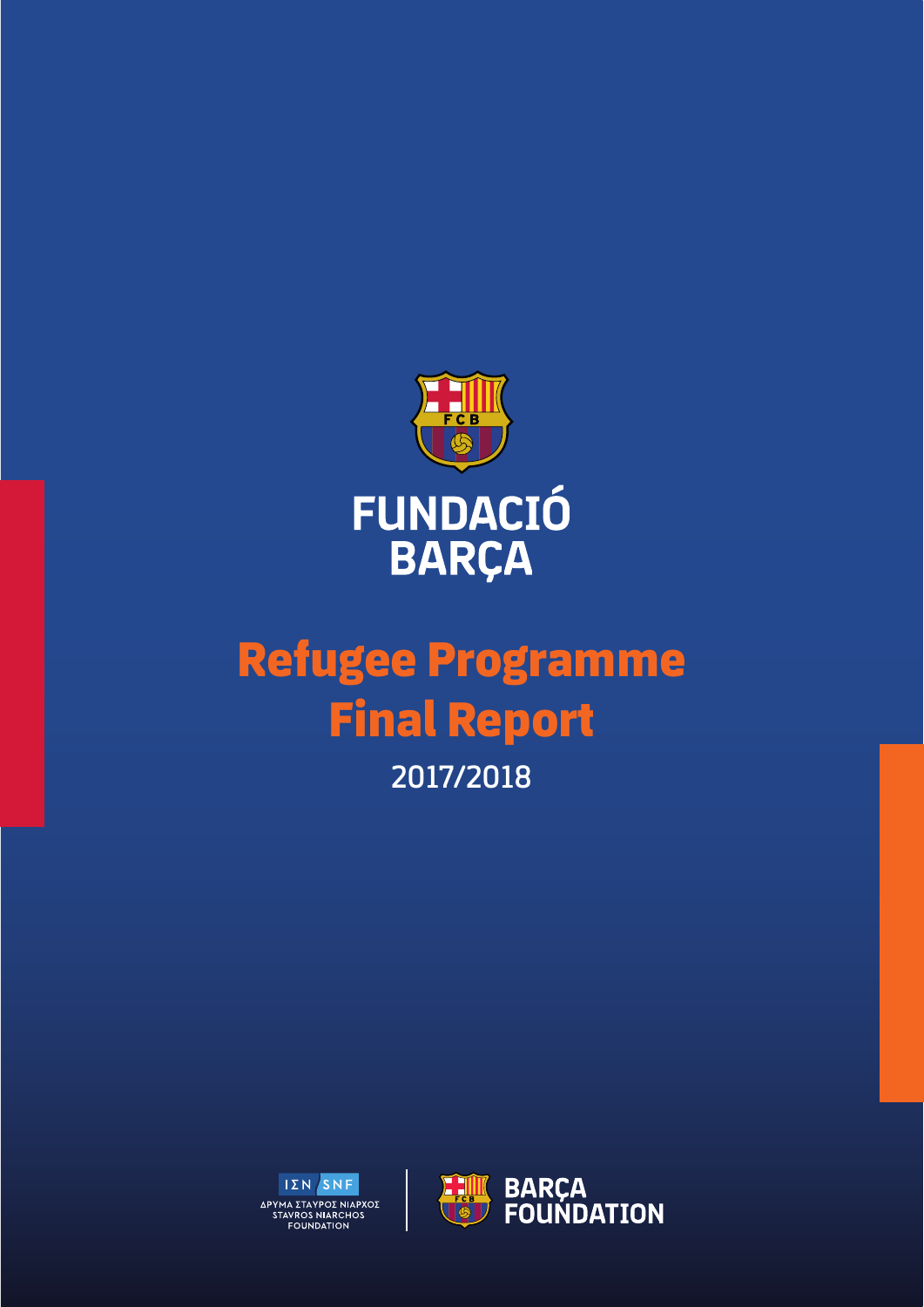

## **Executive summary**

Stavros Niarchos Foundation (SNF) collaborated with Barça Foundation in Greece, Italy and Lebanon to implement a sport-based education programme with children and youth residing in communities and centres with high proportions of refugees.

The aim of the project was to improve life skills and emotional well-being, as well as foster social cohesion and integration among refugee and local youth.

Barça Foundation identified the following local implementing partners in each country to collaboratively deliver the project: Praksis; Movement on the Ground; Organization Earth; Italian government; Cross Cultures Project Association. Barça Foundation trained a total of 191 young leaders and peer educators on how to deliver the Barça FutbolNet methodology, a curriculum that uses sports as a means to promote peace, tolerance and understanding among children and youth through sport, games, reflection tools and educational activities.

The duration of each FutbolNet session was two-hours and trained coaches delivered, on average, two sessions per week for between 21 and 48 weeks, depending on the site.

A total of 3266 children and youth participated in the project: 1227 in Greece, 1747 in Lebanon, and 292 in Italy, amounting to aggregated total of 426,528 hours of sport-based education delivery.

Additionally, Barça Foundation and its implementing partners hosted 6 community football festivals which brought together 200-300 people – participants, friends, family and wider community for a day of football activities. Former FC Barcelona players attended 2 festivals.

An external evaluation concluded that the project fostered positive social outcomes including:

- 1) The provision of safe spaces in otherwise dangerous environments;
- 2) High satisfaction and attendance among participants;
- 3) Participants feeling calmer, less fearsome and less angry,
- 4) Friendships and enhanced bonds among participants,
- 5) Respectful and tolerant attitudes observed among participants;
- 6) Reduced conflict situations among participants; and
- 7) Increased confidence and communication skills among girls.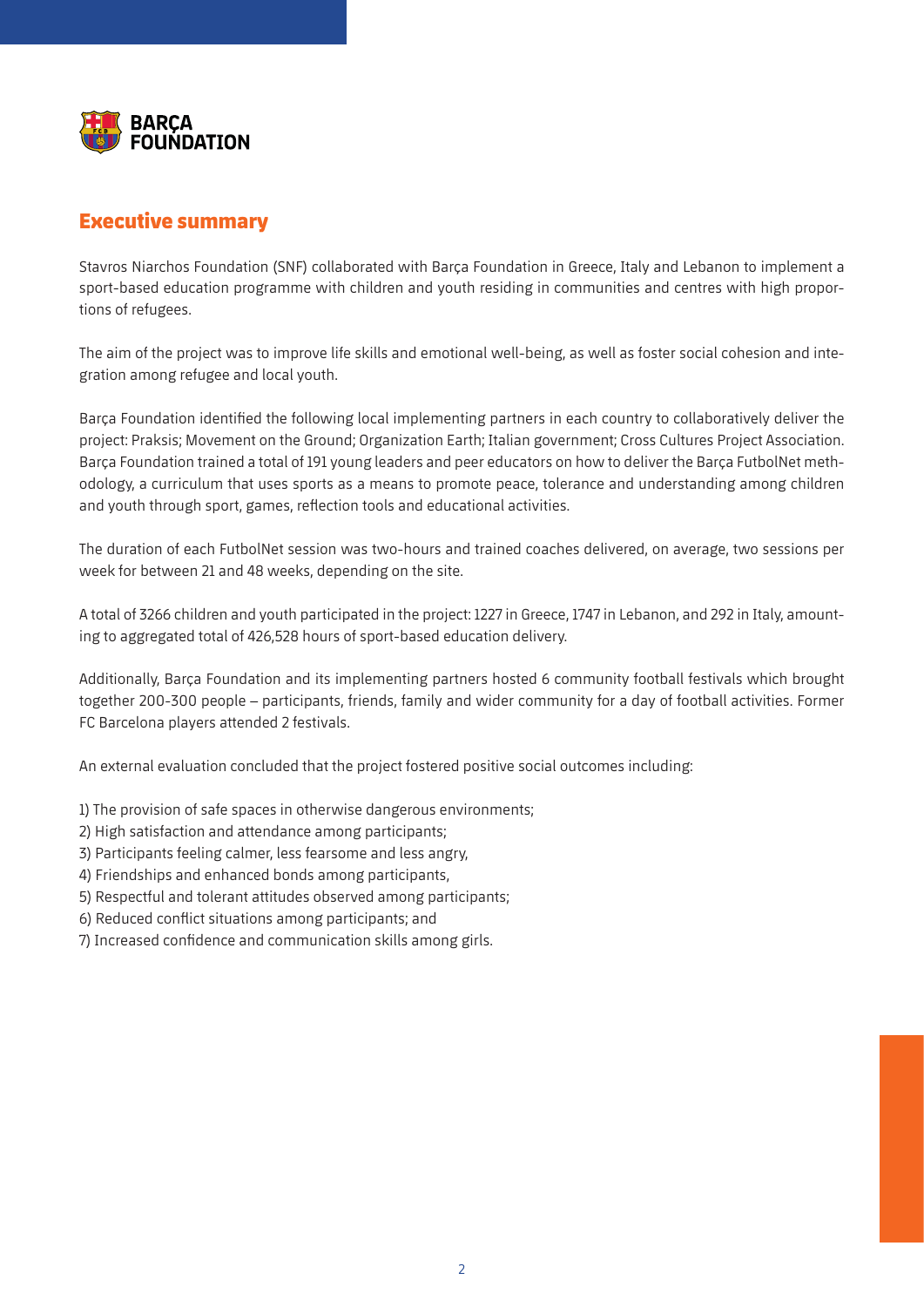

# **Project Snapshot**

- Project date: September 2017 July 2018
- Countries: Greece, Italy, Lebanon
- Regions: Athens, Lesbos; Sicily, Calabria; Beqaa Valley

• Implementation partners: Praksis; Movement on the Ground; Organization Earth; Italian government; Cross Cultures Project Association

- Execution period: 13 months
- Coaches´ seminars conducted: 7
- Educators trained: 191
- Number of sites: 18
- Sessions (two-hours) delivered per site (on average): 72
- Participants reached: 3266
- Total average hours delivered: 2592 (72 sessions \* 2 hours \* 18 sites)
- Festivals hosted: 6

| <b>Country</b>                     | <b>Type of</b><br><b>Implementation</b>                        | <b>Implementing</b><br><b>Organisation</b>                    | <b>Coach</b><br><b>Educators</b> | <b>Participants</b>                             |
|------------------------------------|----------------------------------------------------------------|---------------------------------------------------------------|----------------------------------|-------------------------------------------------|
| <b>Greece</b><br>(Athens, Lesbos)  | Refugee camps                                                  | Organization Earth (NGO)<br>Movement on the Ground<br>(NGO)   | 28                               | 1039<br>1 camp: 30% female<br>2 camp: 100% male |
|                                    | Public schools                                                 | Praksis (NGO)                                                 | 14                               | 188<br>30% female<br>5% refugees                |
| <b>Italy</b><br>(Sicily, Calabria) | First reception centres<br>for unaccompanied<br>minors (FAMI)  | Social work cooperatives<br>financed by Italian<br>government | 53                               | 292<br>100% male<br>94% refugees                |
| Lebanon<br>(Begaa Valley)          | Municipal football<br>pitches close to<br>informal settlements | Cross Cultures Project<br>Association (NGO)                   | 96                               | 1747<br>13% female<br>57% immigrants            |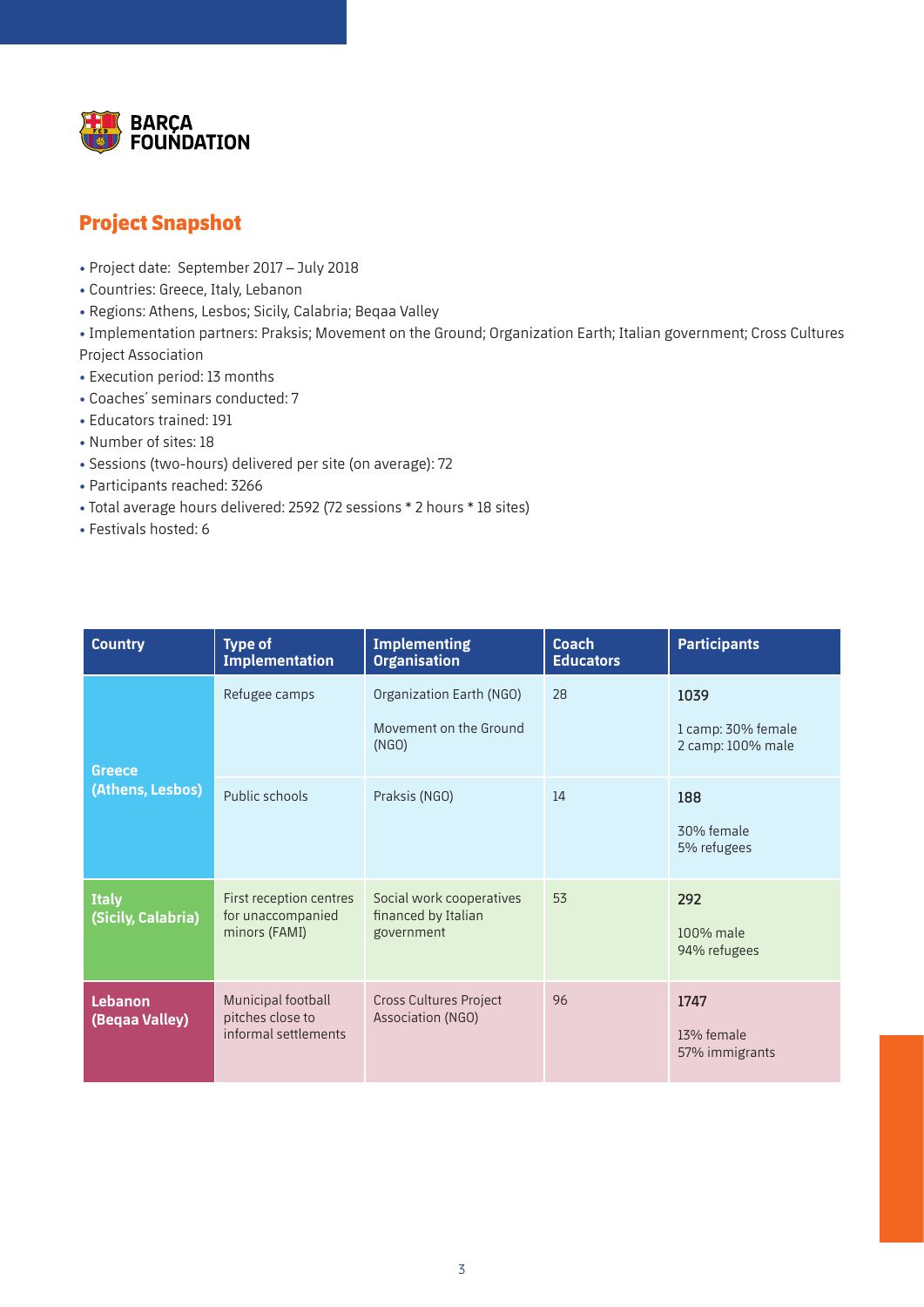

# **Context Overview: Greece, Italy and Lebanon**

The war in Syria has displaced more than 5.2 million people outside its borders (and around 6 million internally). Refugees fleeing these crises have looked for shelter in many neighbouring countries, such as Lebanon, as well as European countries, most notably Greek and Italian coastlines, through extremely precarious means of transport.

In Lebanon, between 1.1 and 1.5 million Syrian refugees have crossed the border; these figures represent around 20% of the Lebanese population. The Lebanese government does not give the refugee status to Syrians, and their presence in the country is mainly administered by the United Nations High Commissioner for Refugees (UNHCR). Refugees are not properly settled in camps, but scattered in informal settlements, notably in the Beqaa Valley.

In Greece, the International Organization of Migration (IOM) stated documented that 62,206 refugees were stuck in Greece by July 2017. Some of them in the Athens camps (like Skaramagas) or in the Aegean islands, like the Moria and Karatepe camps of Lesbos.

In Italy, the IOM estimates that around 95,000 refugees arrived in this country during the first six months of 2017. Almost all the people arrive by sea and come mainly from Sub-Saharan countries, with around 13% being unaccompanied minors.

FutbolNet was implemented in these 3 countries, targeting both refugee and local children and youth, in order to foster integration among communities and achieve the ultimate goal of social inclusion.

## **Why Sport to Foster Social Inclusion**

#### *Sport can provide a way to break barriers and stigma*

Sport has the potential to change perceptions of society linked to the capacities of different social groups: through sport, children – regardless of their gender, skills or socio-cultural background – can interact in a recreational and positive context which helps them become aware of their own potential. This also helps reduce stigma and discrimination whilst changing the attitude of the guarantor of rights.

#### *Sport is a vehicle to increase child participation*

Sport is a channel used to include children and youth in their own learning and development process. It teaches them how to actively participate in decision making and to freely express their own beliefs. It can also help them acquire life skills such as conflict resolution and communication, which will help them defend their own opinions.

#### *Sport promotes comprehensive development*

Sport plays an important role in improving physical and mental health, increases self-esteem and fosters a better academic performance. Sport also teaches basic life values and skills to children and youth such as discipline, teamwork, equality, tolerance and respect towards others, all of which shape up their behaviour and helps them chase their life objectives. Sport too can help teach decision-making skills, build personal and self-esteem, foster responsibility, etc. Sport also teaches the importance of optimal physical fitness and good habits whilst giving participants the chance to have fun.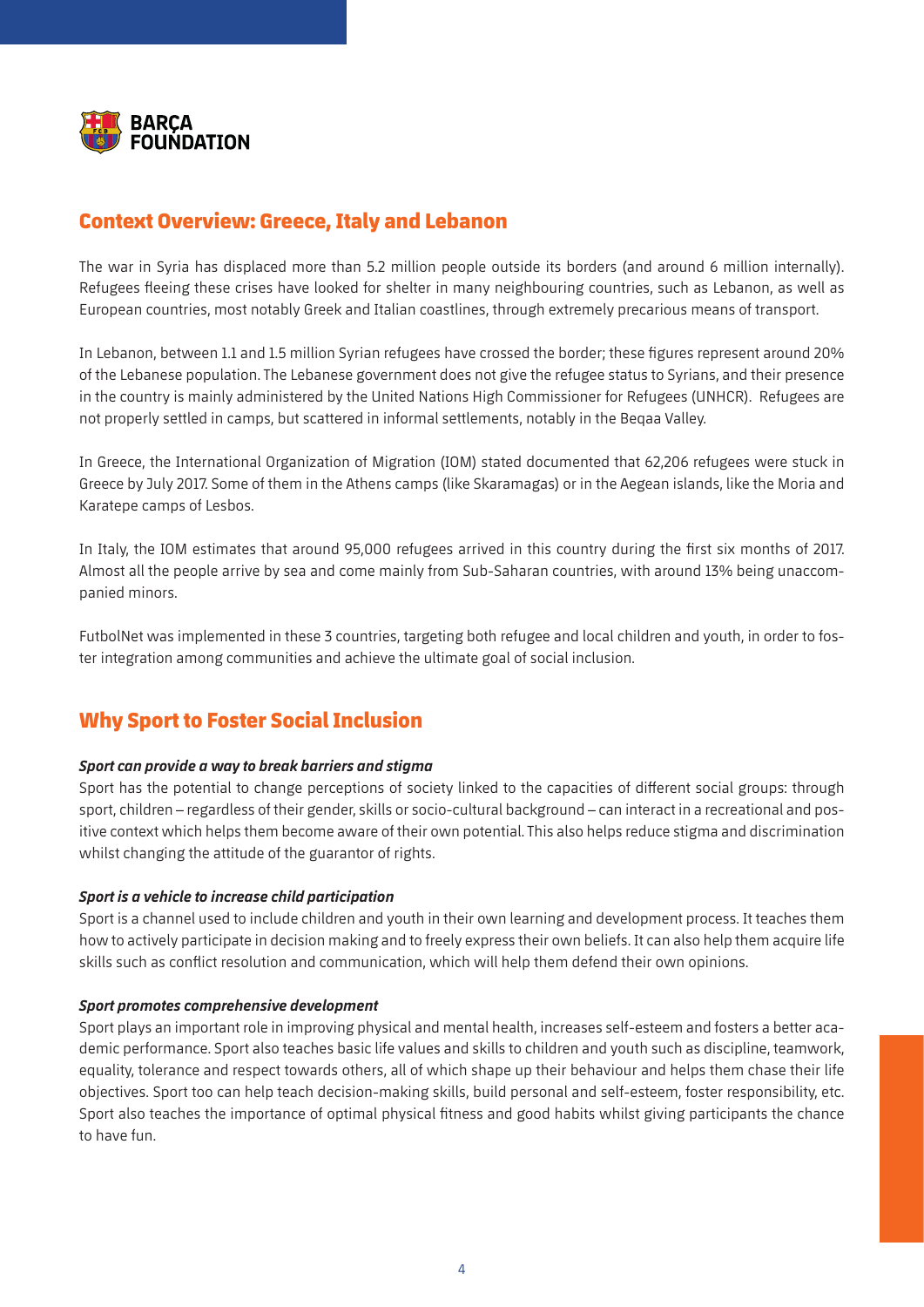

#### *Sport: a space for support, relationships and conduct change*

The social aspect of sport, including the regular interaction between children, their peers and adults, makes it the ideal atmosphere where to convey messages which influence behavioural changes and transmit social rules. It also provides a safe environment which supports dialogue with trusted adults about sensitive issues such as violence prevention, drug consumption and HIV among others.

For the above reasons, the FC Barcelona Foundation, in accordance with its strategic plan, uses sport as a social-inclusion tool for groups of people at risk of exclusion such as children and youth refugees and asylum seekers.

## **Implementing Partners and Sites**

#### *Greece (Praksis, Organization Earth, Movement on the Ground)*

#### *Praksis*

Praxsis is a Greek non-governmental organisation that implements programmes throughout Greece with the objective of eliminating social and economic exclusion of vulnerable social groups and the defending their personal and social rights. The project was implemented in five Municipality of Athens schools within the framework of the Open Schools Program, which is coordinated by the Athens Partnership and funded by Stavros Niarchos Foundation. The project commenced in Athens public schools from January 2018 after several months of planning and coordination with the municipality.

#### **Project sites**

- 8th Elementary School, Athens
- 106th Elementary School, Athens
- 8th High School. Athens
- 12th High School, Athens
- 51st Elementary School, Athens

#### **Organization Earth**

Organization Earth is a Greek non-profit non-governmental. One of their key pillars is refugee integration, wherein they provide refugee relief, integration tools and developmental services. The project was implemented in refugee camps in Athens, one of the organisation´s well-established territories.

#### **Project sites**

Skaramagas refugee camp, Athens

#### **Movement on the Ground**

Movement on the Ground is an international NGO with core programming in Lesbos, Greece. Movement on the Ground meets unmet needs during humanitarian crises and provides assistance in the way of logistical, financial, and service delivery. The project was implemented in refugee camps in Lesbos.

#### **Project sites**

• Moria refugee camp, Lesbos

• Kara Tepe refugee camp, Lesbos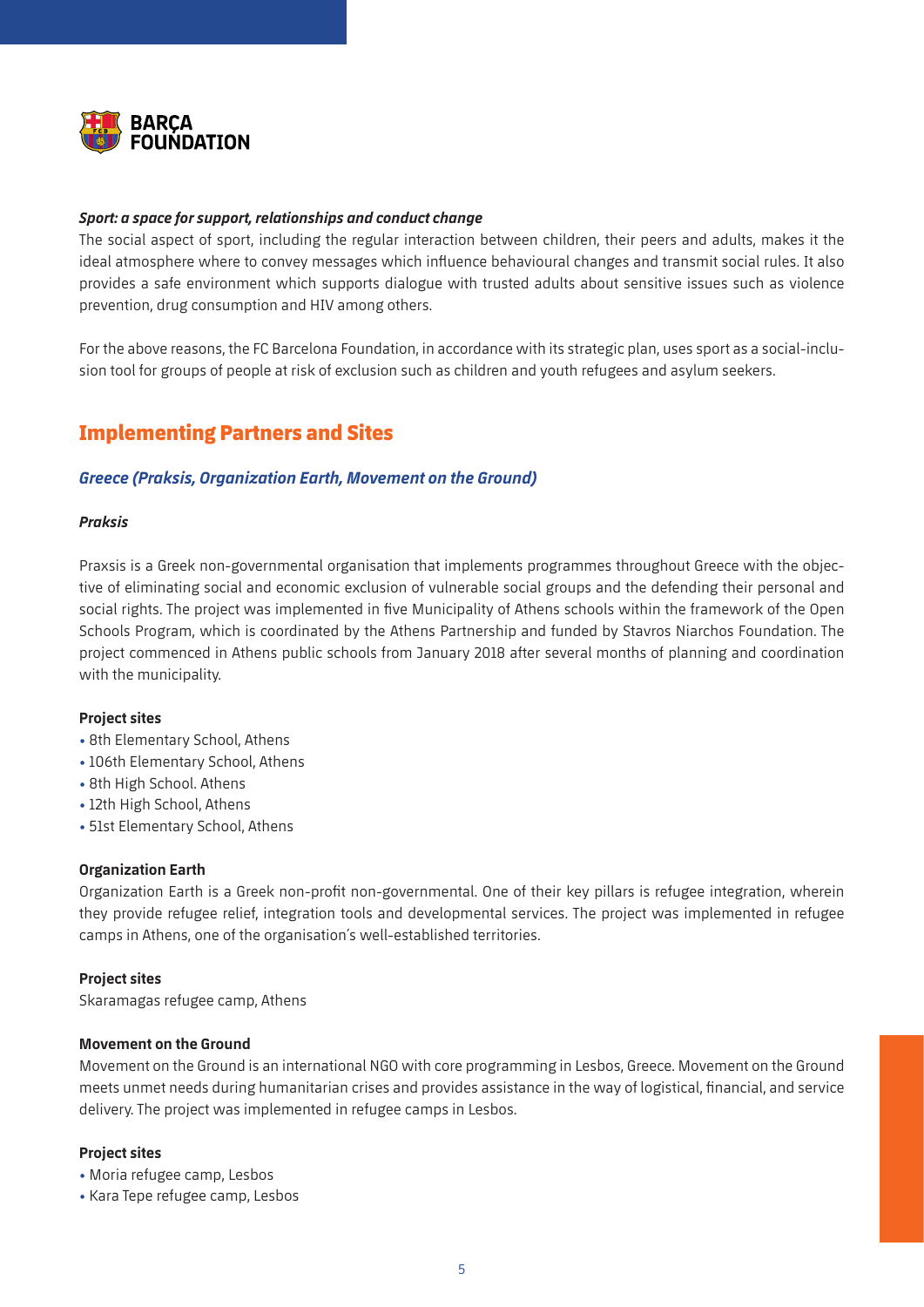

### *Italy Italian Government*

The decision about where and how the project was implemented was made in collaboration with UNHCR Italy. The project was implemented in first reception centres for unaccompanied minors and transfer of the FutbolNet methodology was considered the most effective way to ensure sustainability.

#### **Project sites**

- Cooperativa Sociale Il Nodo, Catania I (first reception centre for unaccompanied minors)
- Cooperativa Sociale Prospettiva, Catania II (first reception centre for unaccompanied minors)
- Cooperativa Sociale Badia Grande, Trapani ((first reception centre for unaccompanied minors)
- Cooperativa Sociale Los Migrantes, Riace (first reception centre for unaccompanied minors)
- Cooperativa Sociale Crotone, Crotone (first reception centre for unaccompanied minors)

#### *Lebanon*

#### *Cross Cultures Project Association (CCPA)*

CCPA is a Danish politically-independent, non-profit humanitarian organisation whose ethos is to develop, participate and implement projects which cut across cultural lines. Their main objective is promoting reconciliation and integration among people through dialogue and collaboration. CCPA is known especially for its Open Fun Football Schools programme, which fosters friendship and sports cooperation between children and adults living in divided communities whilst promoting grassroots football and other sports activities for children. The programme is based on voluntarism, parent support and the basic principles of "Sport-for-All", whilst building sustainable "Sport-for-All" platforms in local communities.

Barça Foundation and CCPA have been working together since 2012 and have reached more than 12,000 youth and children in Oman, Qatar and Iraq. The previous common experience in the Middle East has facilitated this new joint venture and the fact that CCPA has their MENA office in Beirut helped facilitate effective implementation of the project.

#### **Project sites**

- Municipal football pitch Kamed El Lawz, Beqaa Valley
- Municipal football pitch Majdel Anjar, Beqaa Valley
- Municipal football pitch Jib Jannine, Beqaa Valley
- Municipal football pitch Bar Elias, Beqaa Valley
- Municipal football pitch Saadnayel, Beqaa Valley
- Municipal football pitch Mansourah, Beqaa Valley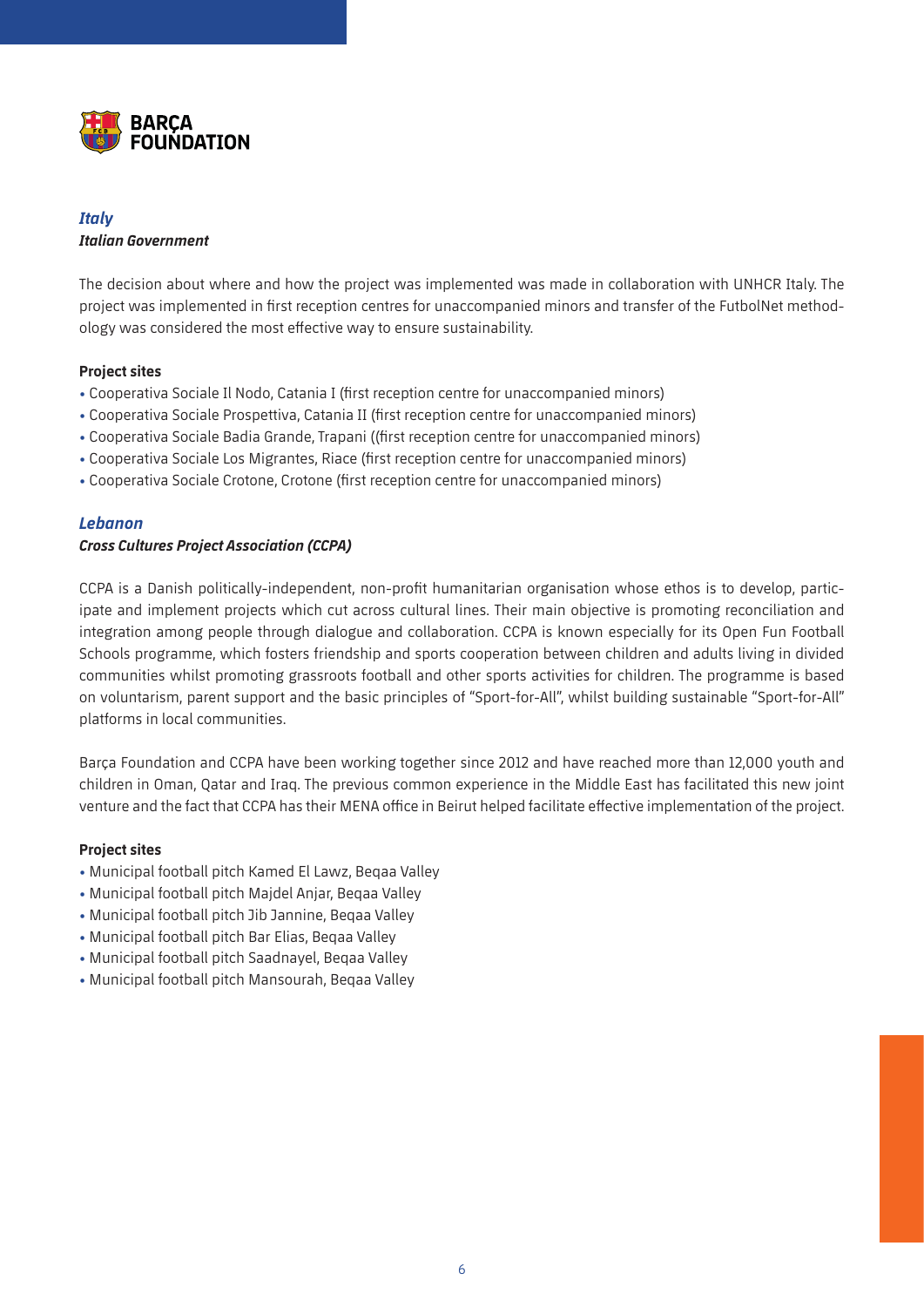

# **Activities – Seminars, FutbolNet Delivery, Festivals**

#### *Training seminars*

Barça Foundation ran seven (7) FutbolNet Seminars which were attended by a total of 191 participants ("coaches") across the three countries. The seminars (16 hours duration) comprised theoretical and practical sessions aimed to equip coaches with information, skills and resources to deliver the FutbolNet curriculum in their respective communities. The seminar emphasised how to create an empowering experience for youth and transmit values associated with sport necessary to promote changing attitudes and accelerated learning. The seminars were certified by the University of Barcelona and all participants received an official certificate which qualified them as socio-sporting educators.

| <b>Greece</b>  | 1st training: Organization Earth office, Athens, July 2017<br>2nd training: Praksis sports facilities, December 2017<br>Number of coaches trained: 42                                                                                                                                                               |
|----------------|---------------------------------------------------------------------------------------------------------------------------------------------------------------------------------------------------------------------------------------------------------------------------------------------------------------------|
| <b>Italy</b>   | 1st training: Catania, September 2017<br>2nd training: Riace, January 2018<br>Number of coaches trained: 53                                                                                                                                                                                                         |
| <b>Lebanon</b> | 1st training: Lebanese International University Stadium, Begaa<br>Valley, September 2017 (55 coaches)<br>2nd training: Saadnayel, Begaa Valley, October 2017 (28 coaches)<br><b>3rd training:</b> Municipal football pitch, Mansourah, Begaa<br>Valley, February 2018 (13 coaches)<br>Number of coaches trained: 96 |

#### *FutbolNet methodology*

The Barça Foundation´s FutbolNet programme methodology uses physical activity and sport as an agent of change for children and youth in vulnerable environments. FutbolNet promotes the values of FC Barcelona – effort, respect, teamwork, humility and ambition – through football-based games and activities.

There are three basic rules: 1) there is no referee, which encourages autonomy in the resolving of disputes by the children and youth; 2) the teams must be heterogeneous in terms of gender, disability, football skills, place of origin, among other things; and 3) everyone must be encouraged to participate. When rules come from the participants themselves, they are the first to respect them, while the trained educators guide them to propose rules that allow them to have meaningful experiences around values. After playing a match according to these self-determined rules, the teams come together and the trained coach encourages critical thinking and discussion.

The duration of each FutbolNet session was two-hours and trained coaches delivered, on average, two sessions per week for between 21 and 48 weeks, depending on the site.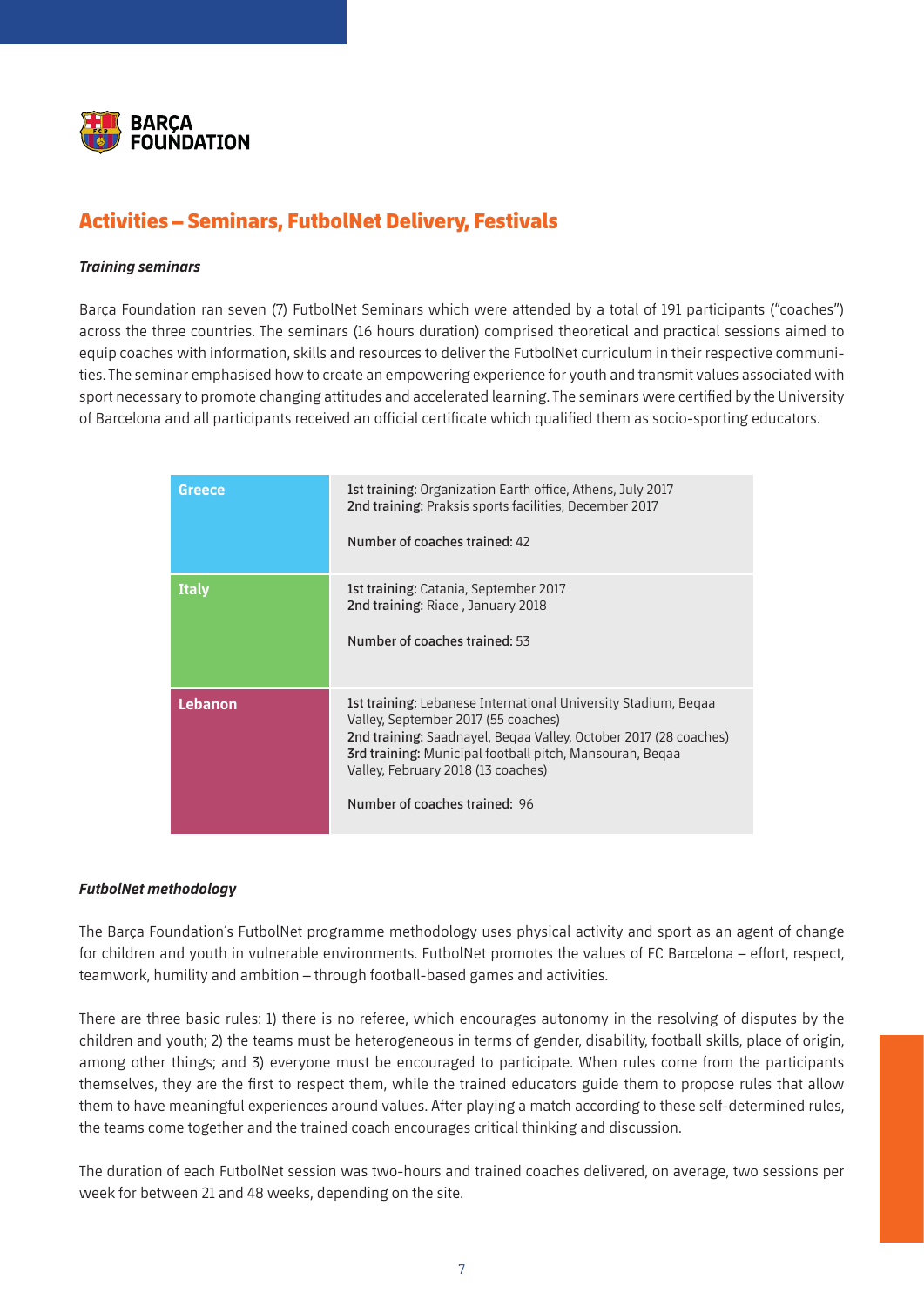

#### *Participant Numbers*

| <b>Country</b>            | <b>Total Number of</b><br><b>Participants</b> | <b>Number of participants</b><br>per site                                                                                                          | <b>Male-female</b><br>ratio                                 | <b>Percentage of refugee</b><br>and local children |
|---------------------------|-----------------------------------------------|----------------------------------------------------------------------------------------------------------------------------------------------------|-------------------------------------------------------------|----------------------------------------------------|
| Greece-<br>refugee camps  | 1039                                          | Kapa Tepe camp: 601<br>Moria camp: 50<br>Skaramagas: 388                                                                                           | Kara Tepe:<br>70% male<br>30% female<br>Moria:<br>100% male | 100% refugee                                       |
| Greece-<br>public schools | 188                                           | 8th and 106th Elementary<br>School Athens: 60<br>8th High School Athens: 57<br>12th High School Athens: 30<br>51st Elementary School<br>Athens: 41 | 70% male<br>30% female                                      | 5% refugee<br>95% local                            |
| <b>Italy</b>              | 292                                           | Catania I: 80<br>Catania II: 49<br>Trapani: 80<br>Riace: 57<br>Crotone: 26                                                                         | 100% male                                                   | 94% refugee                                        |
| <b>Lebanon</b>            | 1747                                          | Kamed El Lawz: 313<br>Majdel Anjar:298<br>Jib Jannine: 277<br>Bar Elias: 285<br>Saadnayel: 294<br>Mansourah: 280                                   | 87% male<br>13% female                                      | 57% refugee<br>43% local                           |

#### *Festivals*

A kick-off event and 5 festivals took place during the project: 2 in Greece, 2 in Italy and 1 in Lebanon. FutbolNet festivals bring children and youth from the project together for an exciting day of football and games, and they are also open to everyone.

#### *I. Kick-off Festival*

To mark the start of the project, a kick-off festival took place in Mytilini, Lesbos on 8th June 2017. Former FC Barcelona players hosted a football clinic with children from Kara Tepe refugee camp and the city´s own football club (250 participants in total). Following the camp, a football match took place at Mytilini football stadium between a mixed Greek football team that won the European championship in 2004 and former FC Barcelona players which was watched by clinic participants, their friends, family and wider community.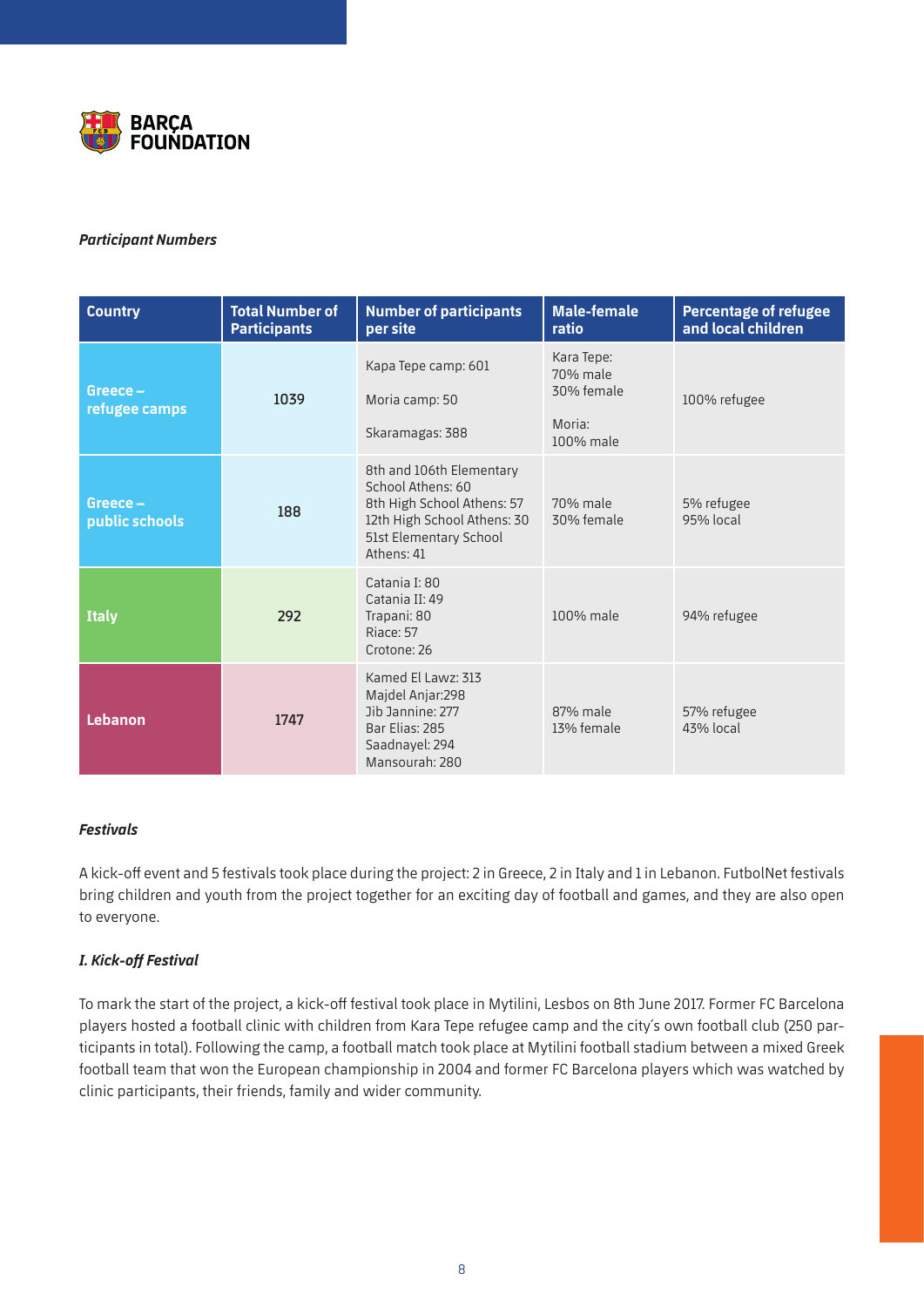

#### *II. FutbolNet Festivals*

5 festivals took place during the project in the following locations:

#### • **19th November 2017: Majdal Anjar, Beqaa Valley, Lebanon**

There were 230 participants including participants from Majdal Anjar project and family members, along with the governor of Majdal Anjar and other VIPs who conducted celebratory speeches.

#### • **10th March 2018: Mytilini, Greece**

This festival was specifically for the participants of Kare Tepe refugee camp and their families. There were 200 people in total. Unfortunately, unlike the kick-off festival, the municipality made minimal effort to help with venue logistics or promote the event to the community.

#### • **6th April 2018: Trapani, Italy**

The festival took place in a central park of Trapini and there were participants from the two first reception centres in Trapani, along with many local people, totalling around 200 people.

#### • **3rd June 2018: Stavros Niarchos Foundation Cultural Center gardens, Athens, Greece**

There were 200 participants at this festival, 50% of the children came from the Skaramagas camp and 50% of the children came from the project at the Athens city centre schools. Former FC Barcelona and Olympiacos FC player, Giovanni Silva, also participated in the event.

#### • **22nd June 2018: Catania, Italy**

Barça Foundation, along with UNHCR, requested to put a pitch in the middle of the main town square, during a period festivities and music to celebrate the International Day of Refugees on 20th June. For political reasons, the request was refused. Instead, the festival took place in a school nearby the square and it ended up being a big success with much interaction between participants from Catania´s first reception centres and local people.

## **Impact**

The project objectives were:

**Objective 1:** Foster the emotional wellbeing of the refugee children and youth by providing a safe and organised environment to play in.

**Objective 2:** Foster social inclusion and the coexistence between host communities and refugees.

**Objective 3:** Improve educators' skills by using sport as an educational tool.

An external evaluation was conducted on the project and reported the following significant findings (\*full evaluation and executive summary available for review):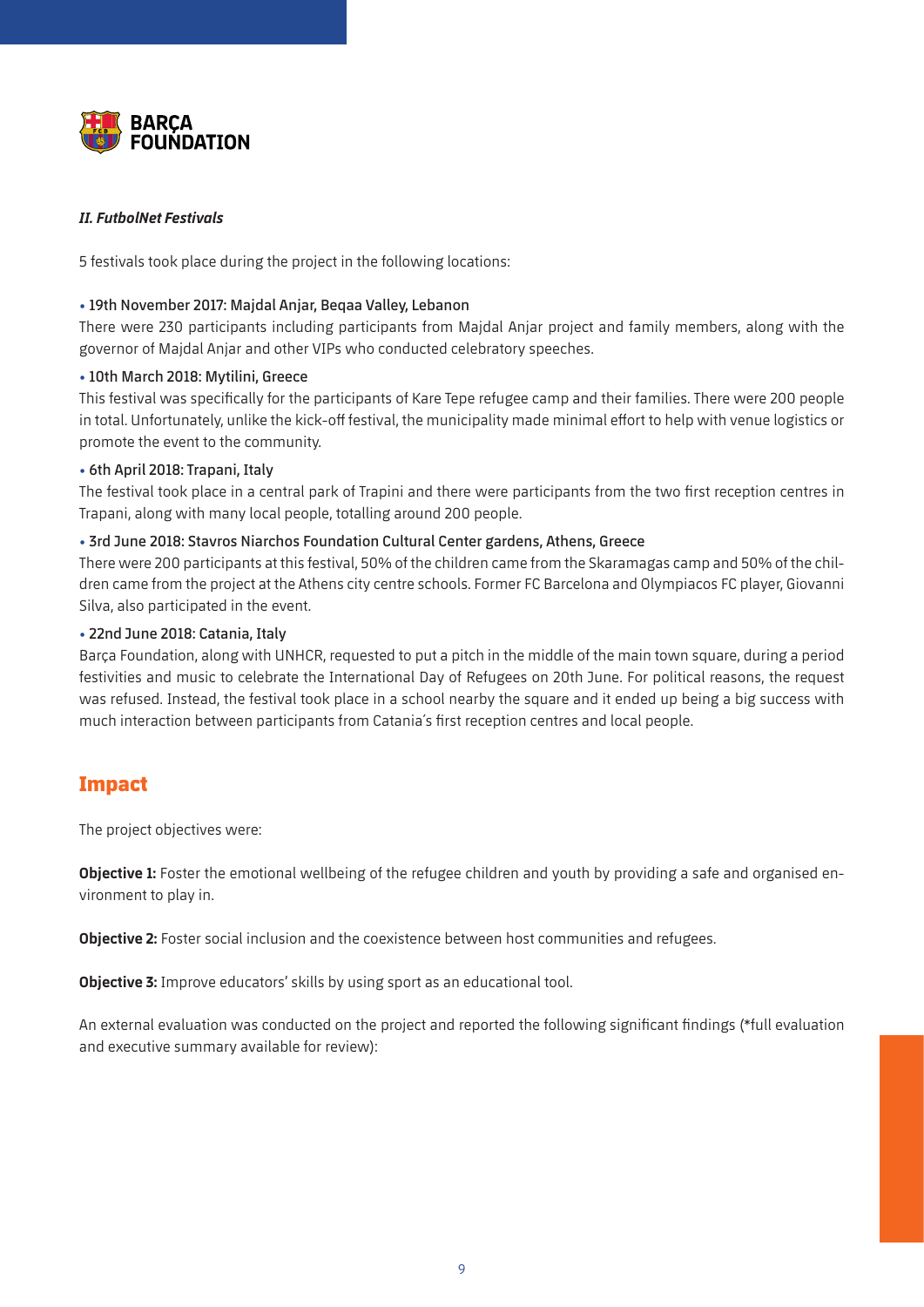

|                    | • Provision of safe spaces in otherwise dangerous environments         |  |  |
|--------------------|------------------------------------------------------------------------|--|--|
| <b>Objective 1</b> | • High satisfaction and attendance among participants                  |  |  |
|                    | • Participants feel calmer, less fearsome and less angry               |  |  |
|                    | • Friendships and enhanced bonds among participants                    |  |  |
| <b>Objective 2</b> | • Respectful and tolerant attitudes observed among participants        |  |  |
|                    | • Reduction of conflict situations among participants                  |  |  |
|                    | • Increased confidence and communication skills among girls            |  |  |
|                    | • High level of programme logistics and planning                       |  |  |
| <b>Objective 3</b> | • Understanding of FutbolNet rules and educational approach by coaches |  |  |

#### *Safe Spaces (Obj. 1)*

FutbolNet sessions provided a safe environment for the children and youth to play, and during the sessions they forgot about their problems, had fun and laughed. Furthermore, the programme offered a structured routine that promotes a good balance between physical and mental stimulation, and between activities that allow the child to develop as an individual (waking up on time, taking care of their equipment, etc.) and those that teach social skills and coexistence with their peers.

#### *High Satisfaction and Attendance (Obj. 1)*

Participating children and youth loved attending FutbolNet and many expressed that it was the only activity of the day they looked forward to.

#### *Participants Feel Calmer, Less Fearsome and Less Angry (Obj. 1)*

Participating children and youth showed a clear improvement in their life skills (critical thinking, autonomy and self-confidence). Furthermore, some indications raised from the quantitative study suggest a general improvement in self-esteem, and some success stories have been described on how embracing new capabilities have changed some children's lives.

#### *Friendships and Enhanced Bonds (Obj. 2)*

Over time, a stronger affective bond was created (and continually reinforced) among the children and with the educators, and a sense of belonging to the FutbolNet group emerged. They do not feel alone anymore, they feel cared for and their emotional well-being grew as their involvement in the project increased.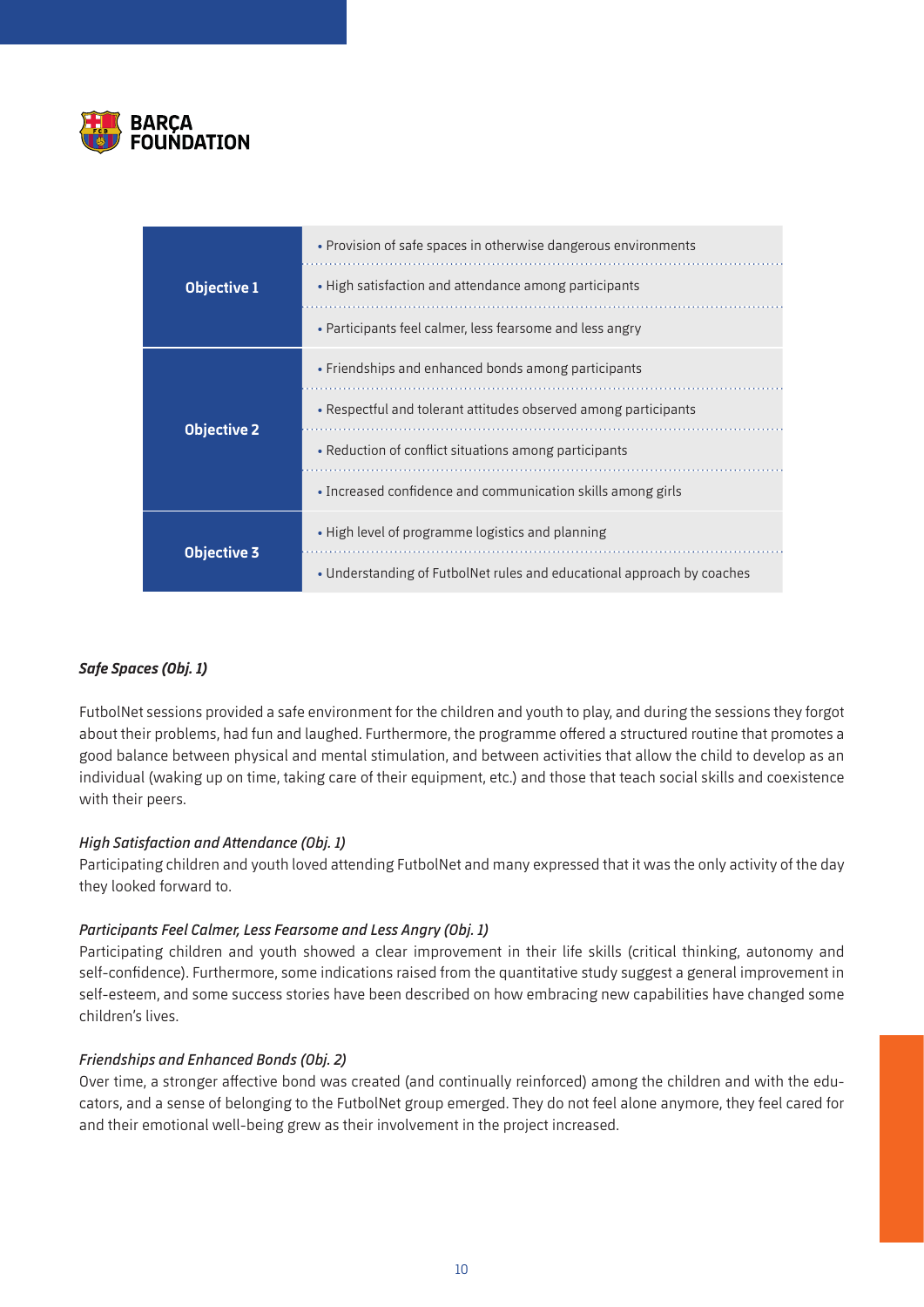

#### *Respect and Tolerant Attitudes (Obj. 2)*

Though reluctant at first, after a few sessions participating children and youth accepted and embraced the rules, values and structure of FutbolNet, behaving in a more orderly, respectful and collaborative way than before. Furthermore, they openly recognised the importance of the rules and the reflection circle of the game, acknowledging that they feel better and have more fun when they play under these rules and values, and they are now able to transfer this good behaviour pattern outside FutbolNet, for example, at home or in school.

#### *Reduction of Conflict Situations (Obj. 2)*

One of the clearest findings from the evaluation was the value that stakeholders gave to the FutbolNet project in increasing tolerance and "acceptance of difference" among children. The evaluation reveals a set of positive adjacent results grounded on the very central idea that all children are equal during the FutbolNet, no matter their origin, sex, religion, age or sports skills. It has been proved that the influence of these results pertaining to respect and tolerant attitudes led to a reduction and better management of conflict situations during FutbolNet sessions and beyond.

#### *Increased Confidence and Communication Skills Among Girls (Obj. 2)*

Although there was not enough significant evidence and contributions to be able to clearly infer if the programme has contributed to reduced causes of inequality between boys and girls, there is modest evidence to show that some positive impact has been made regarding the increase of tolerance of boys on the pitches, treating girls as equal, and in the increase of confidence and empowerment of girls participating in FutbolNet. One powerful finding was that FutbolNet offered the real possibility for girls to play football and practice sport, in contrast with what happens in their countries of origin or even some places in the refugee camps. Nearly 20% of the beneficiaries overall were girls, and the evaluation reveals that there is no much room for girls to practice sport out in the streets.

#### *High level of programme logistics and planning (Obj. 3)*

The evaluation conveyed that the programme planning was adapted perfectly to the needs of each venue: there was satisfactory time and field management by coaches, there was presence of cultural and language mediators when needed, and transportation of participants to and camps to fields was organised well.

#### *Understanding of FutbolNet rules and educational approach by coaches (Obj. 3)*

All educators implement correctly the rules and structure of FutbolNet and understand the educational approach to the programme. The evaluation showed that educators incorporated a new set of skills relating to games and activity-based facilitation and that educators became more capable of understanding what "to educate" means and what strategies better promote significant reactions among children. This is evident in the way that the FutbolNet values were transmitted to participants and outcomes within objectives 1 and 2 were achieved. Coaches also played a critical role in the high satisfaction and attendance of participants, for example, in many cases participants reported that it was the only activity of the day that they looked forward to.

## **Comment, Objective 2 – social inclusion/co-existence between host communities & refugees**

While the first and third objectives were achieved fully, the second objective was only partially achieved. The project instilled education and perceptions around concepts such as tolerance and difference among coaches and participants, however in Greece due to the overarching political and social structures (for example camps being isolated, relations between local and refugee children being confined to FutbolNet sessions, refugees not being registered citizens of the country, societal frustrations over immigration and so on) it was difficult to foster social inclusion beyond the project participants and influence broader coexistence between host communities and refugees. In Lebanon,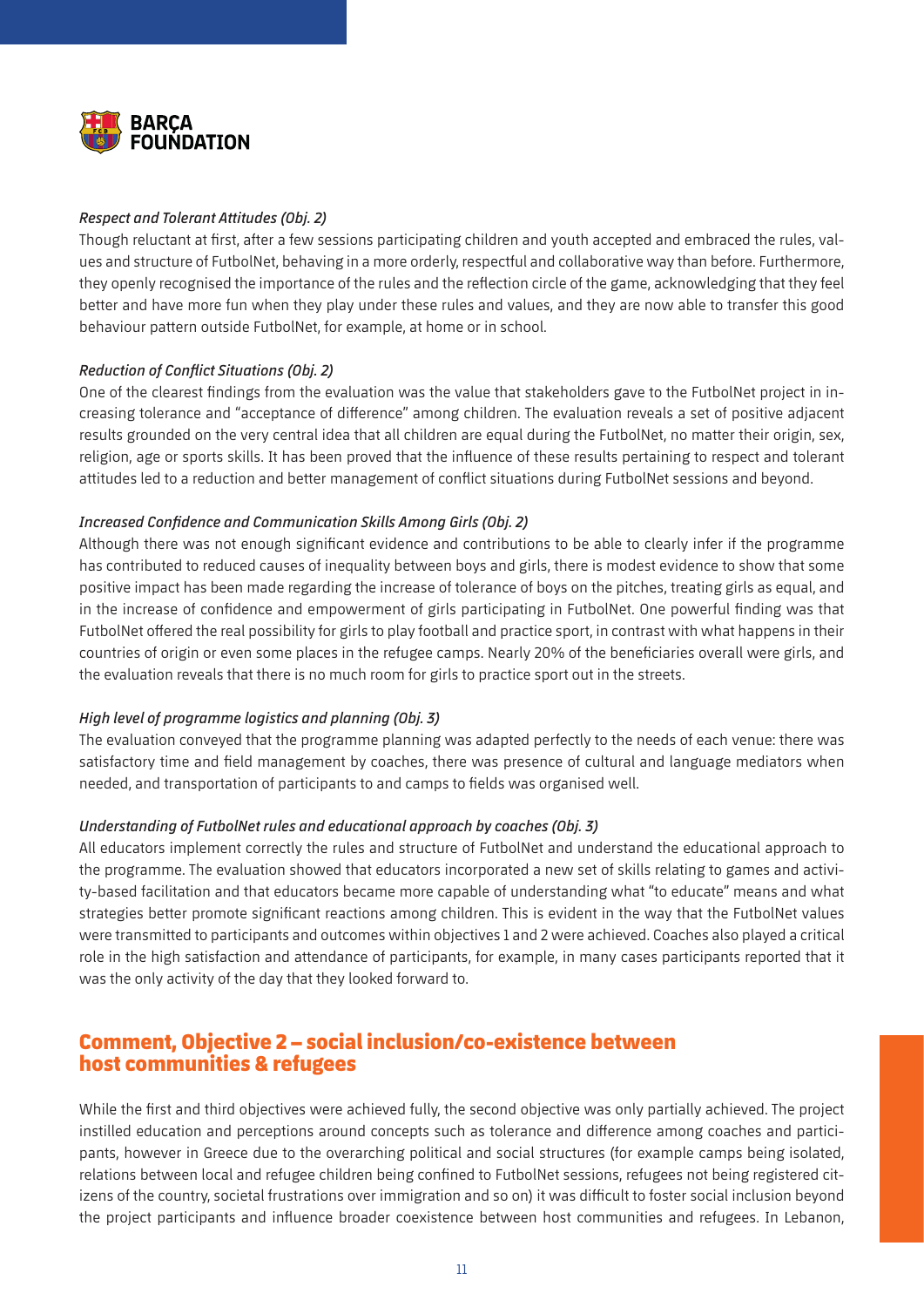

however, social inclusion and interaction between refugee and local children and youth was achieved, with 43% local and 57% refugee participation. The project here helped to change perceptions and attitudes of local children and youth towards refugees.

# **Key Areas for Improvement for 2018/19**

Lessons learnt and improvement measures were derived from the Final Evaluation Report prepared by B-Link Barcelona Strategic Projects and Roots4Sustainability and through consultation and meetings with Barça Foundation regional coordinators and implementing partners.

#### *Coaches*

#### *Demographic of coaches*

Last season, the majority of coaches across the project sites tended to be male. Barça Foundation country coordinators have put mechanisms in place to boost female coach numbers. In Greece, for example, the educational teams will comprise one male coach and one female coach working together.

In Lebanon, the demographic of coaches was not only male, but also coaches with predominantly football backgrounds, which meant that they tended not to absorb the social aspect of the methodology. Barça Foundation Lebanon Coordinator is working with CCPA project manager to identify prospective coaches who have experience in teaching and volunteering with youth. The Scouts organisation is one source of prospective candidates, for example.

The balance and mix of coaches with sports experience and coaches with social education experience was shown to be most effective for programme delivery.

#### *Task description of coaches*

Barça Foundation country coordinators have revised task description of coaches and coordinators to outline and re-emphasise expectations of coaches and partner organisation coordinators. Additional tasks have been included (and additional time allocation budgeted for) including regular team meetings, session preparation, and monitoring / reporting activities.

#### *Coach development*

The evaluation report highlighted that coaches require, or expressed interest in, additional and continued personal and professional development, such as continuous trainings or seminars on specific topics. In order to address this, Barça Foundation country coordinators have planned to conduct more frequent, scheduled site visits (weekly in Athens and Beqaa Valley due to base of coordinators) and will also conduct specific and refresher seminars every 2-3 months.

#### *Training materials*

After reviewing coaches´ feedback, we concluded that the seminar learning objectives and training resources could be adapted and innovated in several ways. Barça Foundation training team is looking at ways to enhance the materials and instruction through videos, new games adapted to specific age and characteristics of each group, posters conveying images enacting social values, and a platform whereby coaches can exchange materials.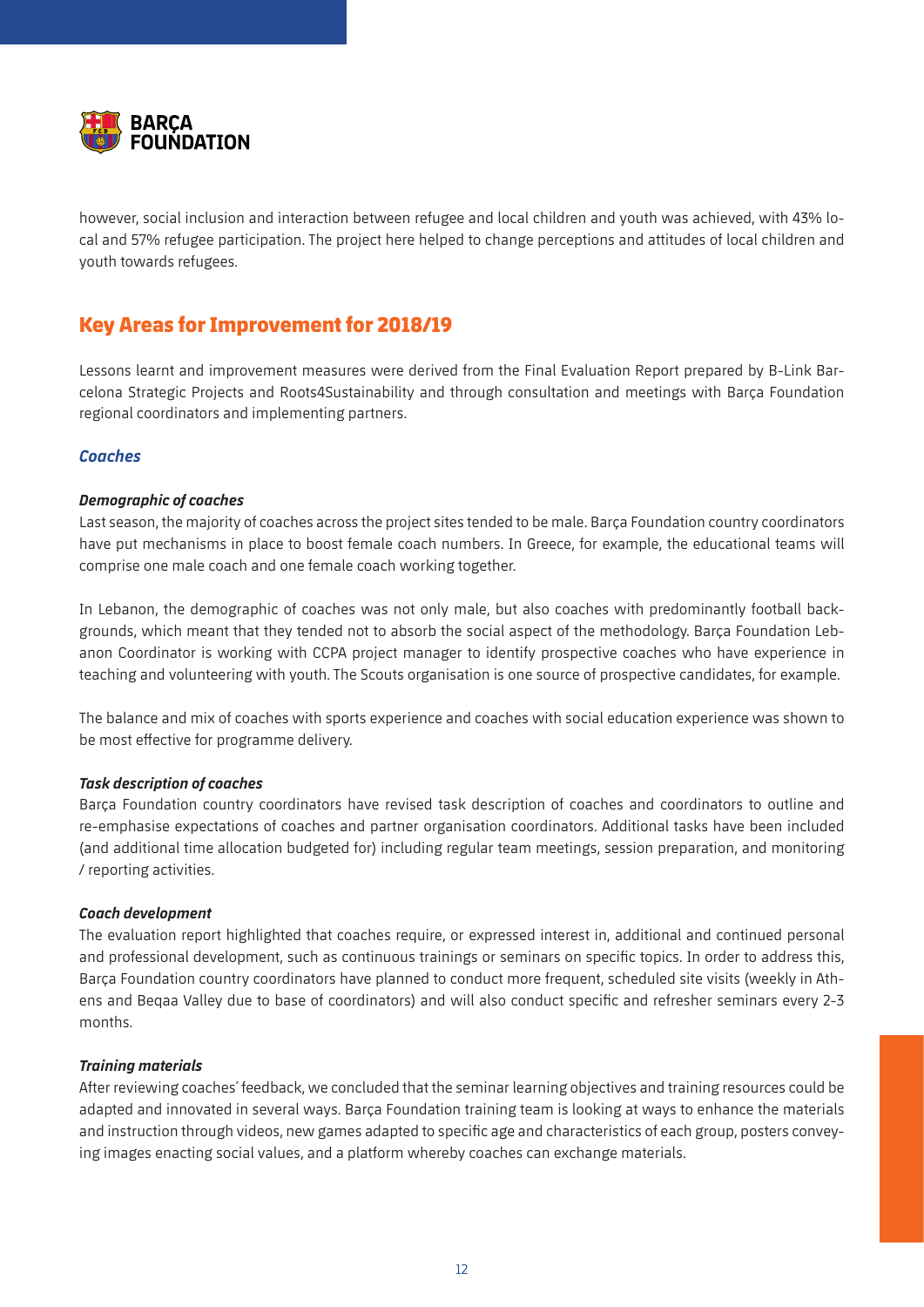

#### *Participants*

#### *Educational background*

The educational background of refugee participants was found to be generally lower than that of the local participants.

In Lebanon many of the refugee children do not attend school. In some cases, FutbolNet is the children´s most structured educational activity and it became their version of school. In other cases, some children found FutbolNet sessions difficult to grasp. Barça Foundation wants to align its programme with broader efforts that promote the attendance or return of refugee children in Lebanon to school. Barça Foundation Lebanon Coordinator is conducting research on strategies and organisations in Lebanon that are helping refugee children transition into the formal school system, as well as exploring what role the project could have in encouraging school participation and retention.

Similarly in Greece, although refugee children attend school and there is a wider culture that promotes attending school among refugee youth, refugee children tended to be further behind educationally than the Greek children due to not having attended school in the country they came from. Additionally, there were language barriers that posed challenges for mixing refugee and local children during sessions.

To improve the understanding of FutbolNet among children with low education levels, Barça Foundation Country Coordinators are working on more visual and digestible examples of the values in practice.

#### *Social integration*

In some sites last year, the project worked largely or solely with refugee children – for instance in the Italian first reception centres for unaccompanied children where refugee children and youth reside, and in Greek refugee camp Skaramagas inside which the project took place. In other sites last year, more integration and targeting of both local and refugee children was possible – for instance in Lebanese informal settlements in Beqaa Valley and in Greek public high schools. Where there was minimal integration in sessions, Barça Foundation Country Coordinators tried various initiatives to encourage it, for example, holding sessions in other locations, providing transport to and from sessions for children who otherwise would not be able to participate, and bringing translators to overcome language barriers. These efforts will continue this season, taking into consideration the wider sociocultural realities. In many instances, the access and sharing of space that the FutbolNet project provides combined with the educational component on respecting and tolerating differences are powerful contributions to breaking down barriers implicit in these realities.

#### *Gender equality*

Two main findings of the external evaluation in relation to gender equality were that 1) the project enabled girls, who did not otherwise have the opportunity, to play sport, either because they were coming from countries where girls' participation in sport is prohibited or because there were no opportunities in the camps or informal settlements, and 2) There was increased tolerance and respect for girls among boys on the pitch. In several sites, it was recorded that boys initially refused to play with girls, but over time boys became increasingly accepting and encouraging of girls joining in the sessions.

Although the external evaluation highlighted some positive findings, there was not enough significant evidence to infer that the project reduces structural gender inequality. The evaluation recommends reviewing the project with strategic gender needs in mind, for example considering the inclusion of further-reaching work on the norms and the social cultural traditions that determine girls´ position in the social structure, as well as structural obstacles that cause inequality.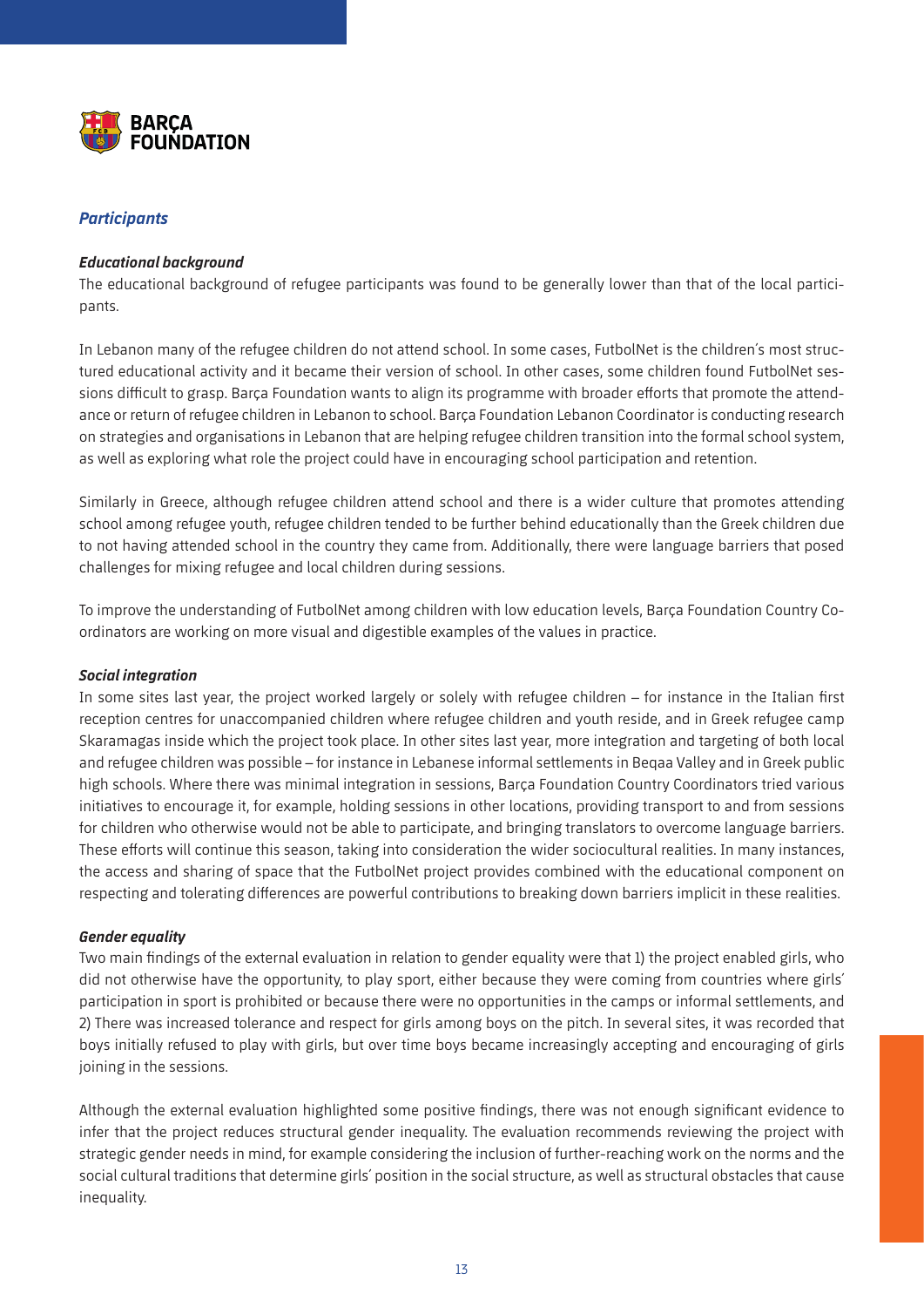

This year, Barça Foundation will include special specific sessions about gender issues in order to promote critical thinking and reflections. The inclusion of more female coaches is also deemed to positively impact on the gender-perceptions and provide much needed female role models. Additionally, Barça Foundation Country Coordinators will consider adapting and changing sessions and timings to accommodate more girls.

#### *Parental involvement*

Across all sites, parental involvement is minimal, and parents tend not to be aware of, or involved in, the project. Barça Foundation believes that parents could play a key role in encouraging their child to attend FutbolNet and school. And more generally, adult role models could play an important role in consolidating the learning from the project. This season, Barça Foundation Country Coordinators will host parents´ workshops at the start of implementation. Additionally, the new coaches and coordinators´ task descriptions will explicitly include responsibilities to engage parents.

#### *Project Management*

#### *Coordination roles and responsibilities*

Several measures that are being put in place for this season to improve project communication and coordination. The Barça Foundation Country Coordinators have drafted a detailed description of the support and oversight requirements which includes activities that will assess workloads, avoid overwork by the project coordinators, improve communication and information flows, and promote accountability among coaches, coordinators, and staff. They have also allocated more time within the project calendar for such activities / meetings.

#### *Monitoring and reporting*

The external evaluation showed that the higher the number of sessions children participated in, the greater the improvement of their life skills and the lower their feelings of fear, anger and sadness. In some sites, however, there were challenges with data collection which hindered the possibility to analyse against the project´s intended objectives and outcomes. In Lebanon, coaches did not regularly complete attendance registers, therefore it was difficult to track the frequency of individual participants, or encourage their continued participation in the project. To address this challenge for the upcoming season in Lebanon, there will be an increase in coaches´ hours to allow for additional time for data inputting and collection activities.

The external evaluation highlighted the need for a standardised system that captures, processes and measures information on the basis of the same instruments across all sites, linked to the project´s theory of change. This is a strategic initiative that Barça Foundation Projects team is focusing on this season and we are currently reviewing the monitoring information and tools.

## **Sustainability**

Knowledge transfer and integration of FutbolNet methodology into long-term educational and youth-development structures are fundamental to the project´s sustainability. Barça Foundation always identifies local, national and international organisations that base their intervention model on local communities that live near the intervention centres. FutbolNet training seminars conducted by methodological experts allow us to train local educators and coaches on the FutbolNet methodology so that they implement it within their local organisations / schools. With organisations that are already working with children and youth, the FutbolNet methodology offers a new and innovative tool. In areas where there the project starts from scratch and there are no prior sporting and/or educational activities, it is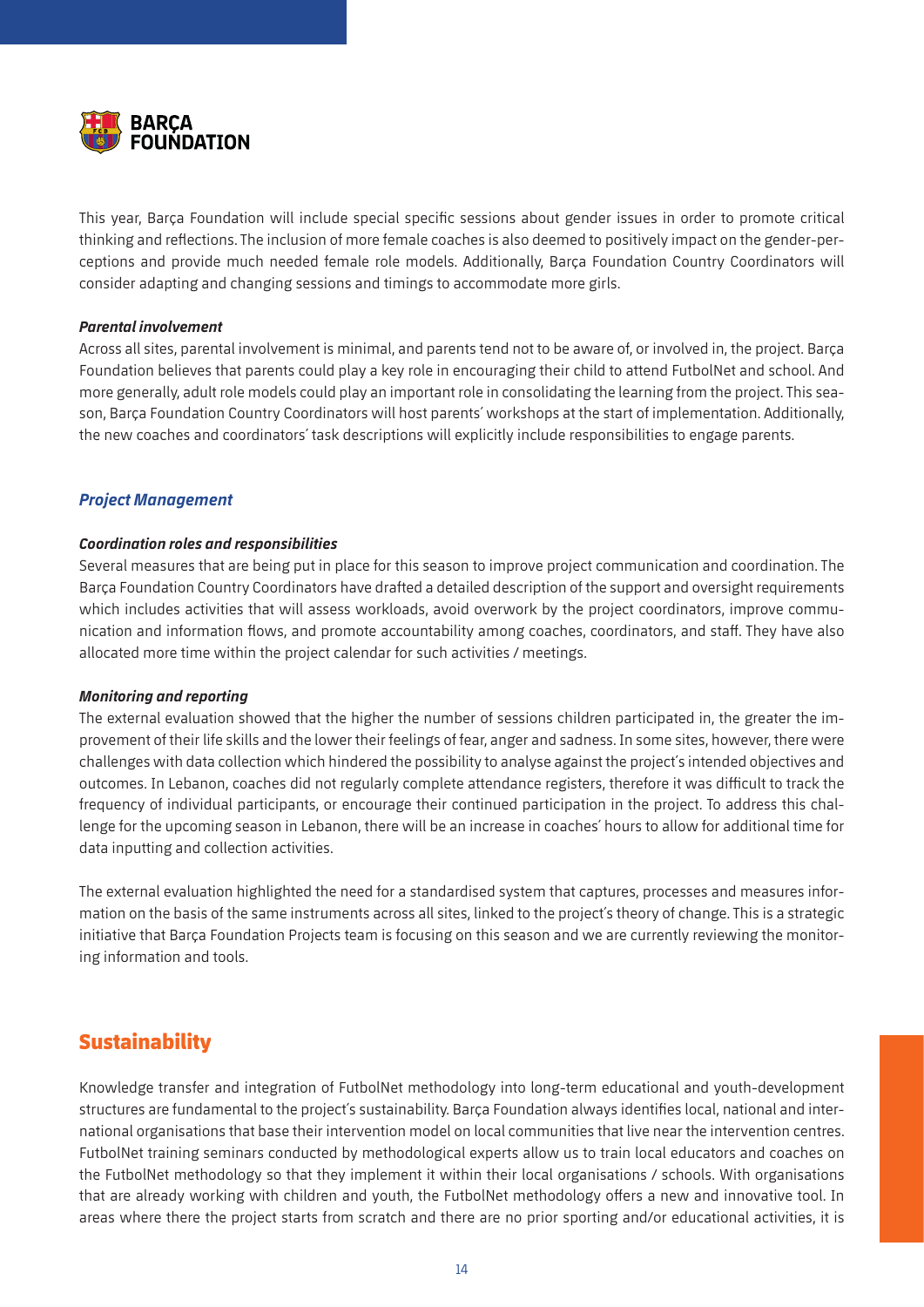

necessary to identify and hire staff. In this instance, long-term sustainability is harder because once the project ends salaries are no longer covered and there is no certainty that the activities will continue to take place. In order to mitigate this sustainability risk, Barça Foundation prioritises training up educators who have the opportunity to apply the transferred methodology in his/her own job/activities. 2-3 years is considered a good duration of time to consolidate learning and experience in order for educators to forge their own version of delivery.

For this project, specifically, Barça Foundation is working on tailored exit planning and timelines for each site, with view to maximising the success of knowledge transfer and continued FutbolNet programming once funding from SNF concludes. In Greece, along with Praksis, the objective is to integrate the FutbolNet methodology within the sports curriculum in public high schools, while in Lebanon Barça Foundation is undertaking research to explore several potential scenarios that arose as possibilities last year. Finally, in Italy, the project fostered sustainability through building the capacity of educators who are working within, and covered by, the Italian public administration.

# **Media and Communication**

The communications strategy developed for this programme aimed to promote visibility of the programme and raise awareness of the challenges facing refugees. The key approach within the strategy was to gather beneficiary testimonies in order to build impactful life stories that effectively demonstrate how the project works and illustrate the graveness of the situation. The testimonies were then presented in multiple formats and tailored to difference audiences. Six media trips were made to programme sites by Barça Television, professional photographers and journalists. The purpose of these media visits was to create short and medium length documentaries, in particular the one-minute video capsules that have since been seen by millions of people around the world.

The World Refugee Day on 20th June was a significant day which was leveraged in order to communicate the programme. Barça Foundation organised a refugee forum and launched a global campaign on this day. The campaign videos had more than three million views.

There has been a high level of transparency on the programme internally within FC Barcelona and externally to FC Barcelona´s audiences. Content developed as part of the communication strategy featured in the Barça Foundation website, the Barça Foundation magazine, the Club Review, as well as all social media channels – Facebook, Twitter, and Instagram, where high levels of engagement and interaction were observed.

Finally, Barça Foundation was recognised as "Foundation of the Year" at the 2017 Peace and Sport Forum in Monaco. The award was specifically credited to Barça Foundation due to the work that it is doing for refugees, thereby enhancing the awareness of the refugee programme on an international platform.